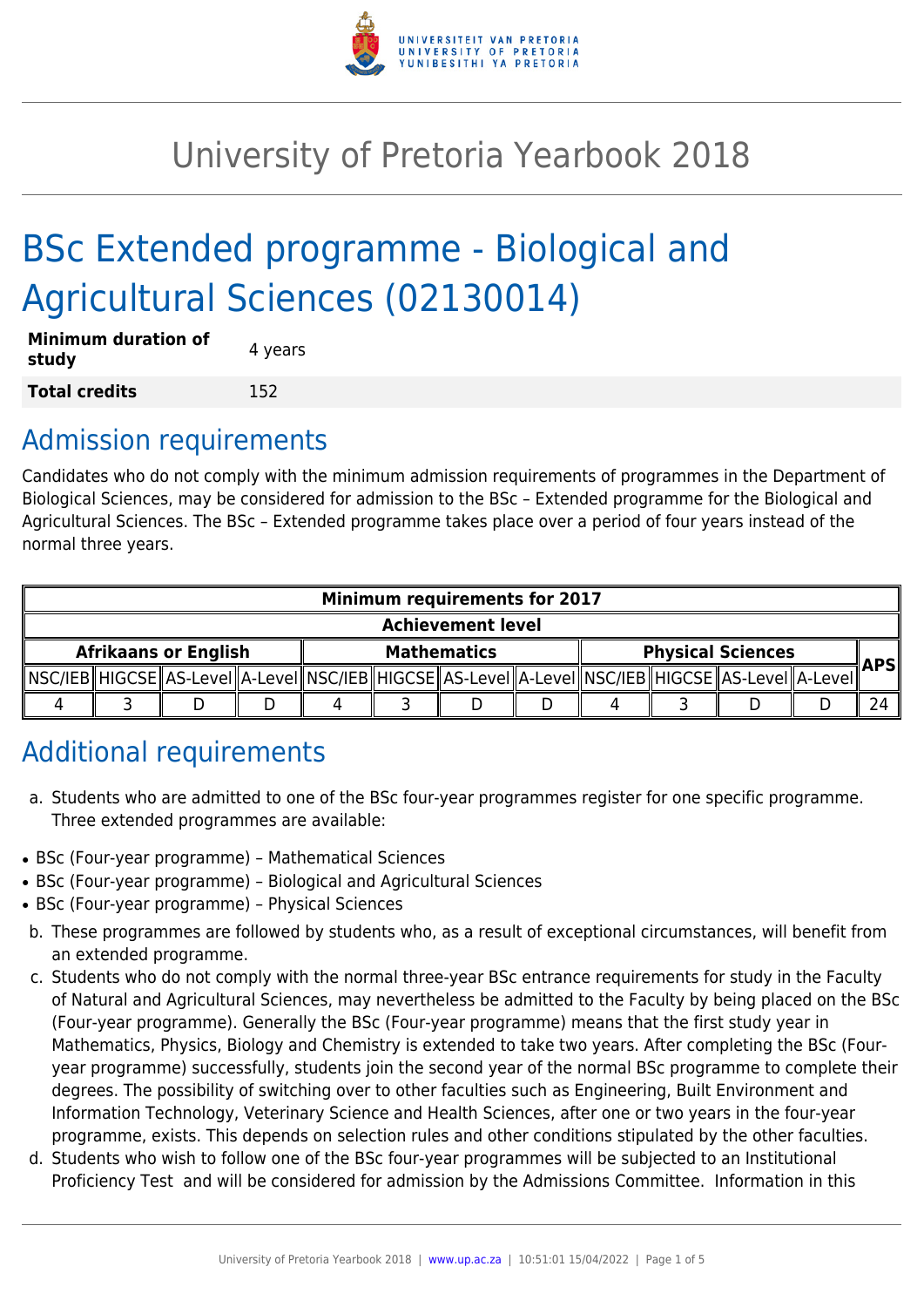

regard is available at the Client Services Centre.

- e. Applications for admission to the BSc (Four-year programme) should be submitted before 30 September each year. Details are obtainable from the Student Administration at the Faculty of Natural and Agricultural Sciences.
- f. The rules and regulations applicable to the normal study programmes apply mutatis mutandis to the BSc (Four-year programme), with exceptions as indicated in the regulations pertaining to the BSc (Four-year programme). For instance, students placed in the BSc (Four-year programme) must have a National Senior Certificate with admission for degree purposes.
- g. An admissions committee considers applications for the BSc (Four-year programme) annually. Regarding subject choices, admitted students are individually placed on the BSc (Four-year programme) according to their prospective field of study. Students may NOT change this placement without the permission of the Chairperson of the admissions committee.

# Other programme-specific information

The Dean may, on the recommendation of the programme manager, approve deviations with regard to the composition of the study programme.

Please note: Where elective modules are not specified, these may be chosen from any modules appearing in the list of modules.

It remains the student's responsibility to acertain, prior to registration, whether they comply with the prerequisites of the modules they want to register for.

The prerequisites are listed in the alphabetical list of modules.

# Promotion to next study year

### **Academic promotion requirements**

It is expected of students who register for the first year of the BSc (Four-year programme) to pass all the prescribed modules of the first year.

It is expected of students accepted into the BSc (Four-year programme) to finish a complete corresponding BSc first year within the two years of enrolment in the BSc (Four-year programme). Students who do not show progress during the first semester of the first year will be referred to the Admissions Committee of the Faculty.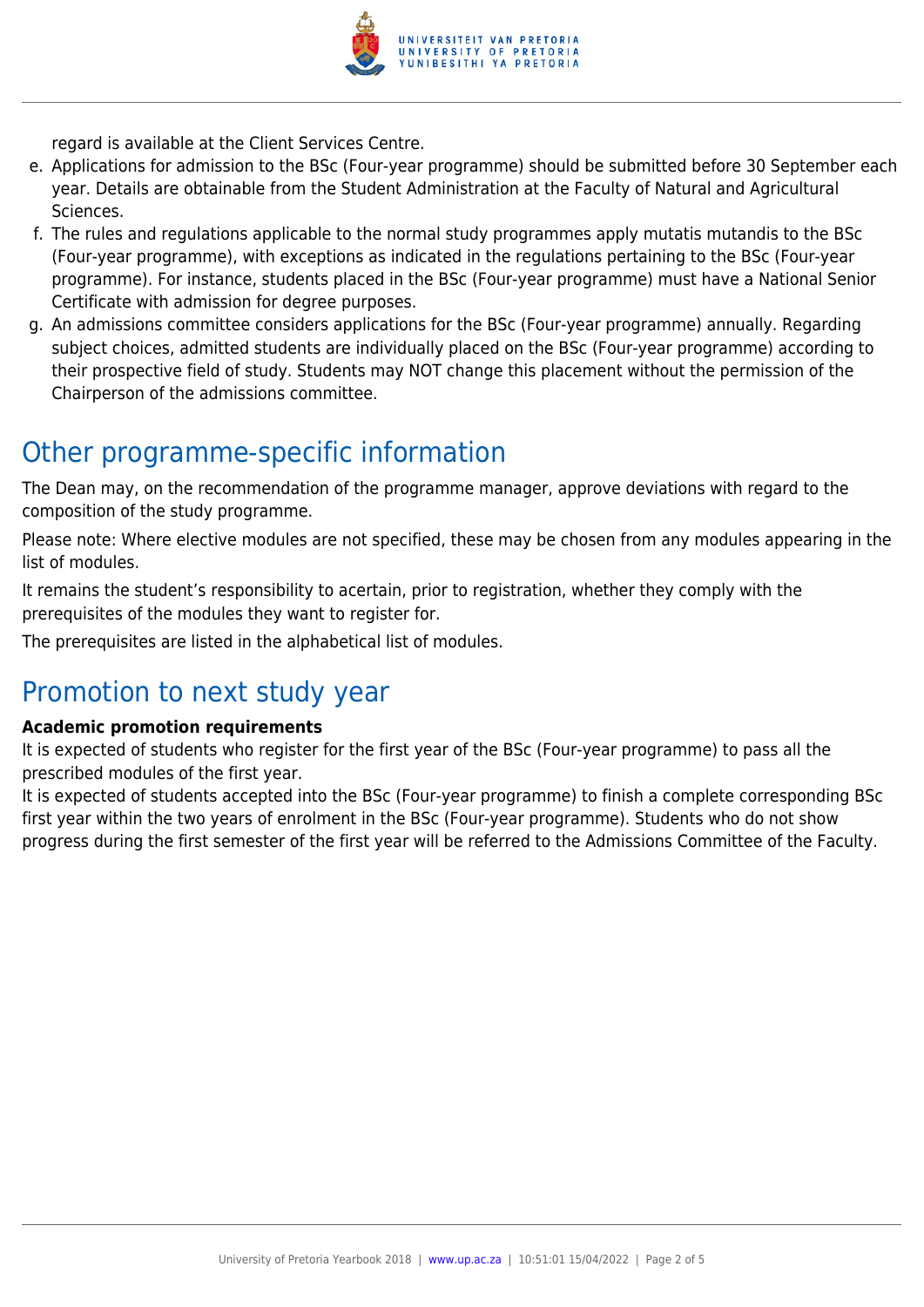

# Curriculum: Year 1

## **Minimum credits: 88**

## **Minimum credits:**

Fundamental  $= 24$ 

 $Core = 64$ 

**NB Students may register for an extended programme module only once.**

## **Fundamental modules**

[Academic information management 111](https://www.up.ac.za/yearbooks/2018/modules/view/AIM 111) (AIM 111) - Credits: 4.00 [Academic information management 121](https://www.up.ac.za/yearbooks/2018/modules/view/AIM 121) (AIM 121) - Credits: 4.00 [Language, life and study skills 133](https://www.up.ac.za/yearbooks/2018/modules/view/LST 133) (LST 133) - Credits: 8.00 [Language, life and study skills 143](https://www.up.ac.za/yearbooks/2018/modules/view/LST 143) (LST 143) - Credits: 8.00 [Academic orientation 120](https://www.up.ac.za/yearbooks/2018/modules/view/UPO 120) (UPO 120) - Credits: 0.00

## **Core modules**

[Chemistry 133](https://www.up.ac.za/yearbooks/2018/modules/view/CMY 133) (CMY 133) - Credits: 8.00 [Chemistry 143](https://www.up.ac.za/yearbooks/2018/modules/view/CMY 143) (CMY 143) - Credits: 8.00 [Molecular and cell biology 133](https://www.up.ac.za/yearbooks/2018/modules/view/MLB 133) (MLB 133) - Credits: 8.00 [Molecular and cell biology 143](https://www.up.ac.za/yearbooks/2018/modules/view/MLB 143) (MLB 143) - Credits: 8.00 [Physics 133](https://www.up.ac.za/yearbooks/2018/modules/view/PHY 133) (PHY 133) - Credits: 8.00 [Physics 144](https://www.up.ac.za/yearbooks/2018/modules/view/PHY 144) (PHY 144) - Credits: 8.00 [Precalculus 133](https://www.up.ac.za/yearbooks/2018/modules/view/WTW 133) (WTW 133) - Credits: 8.00 [Mathematics 144](https://www.up.ac.za/yearbooks/2018/modules/view/WTW 144) (WTW 144) - Credits: 8.00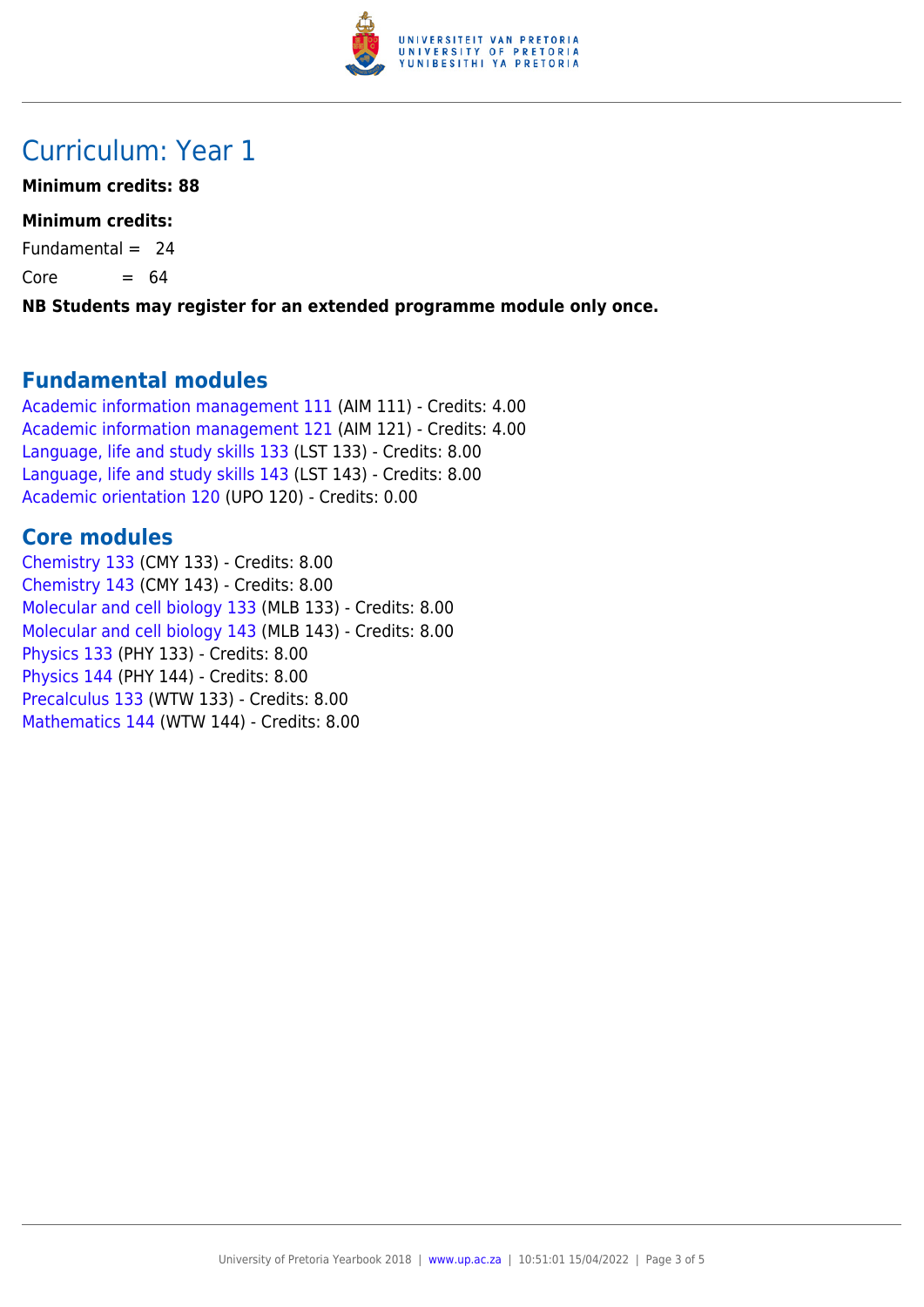

# Curriculum: Year 2

## **Minimum credits: 32**

#### **Minimum credits:**

 $Core = 32$ 

 $E$ lective  $=$  According to BSc programme of choice

#### **Additional information:**

#### **NB Students may register for an extended module only once.**

With regard to the rest of the third-semester modules(second year, first semester) and the second-semester, prescribed modules must be selected from the normal BSc programme of the student's choice.

#### **Equivelent modules:**

Chemistry extended modules: CMY 133, CMY 143 and CMY 154: Equivelent to BSc module CMY 117 Molecular and cell biology extended modules: MLB 133, MLB 143 and MLB 153: Equivelent to BSc module MLB 111 Physics extended modules: PHY 133, PHY 143 and PHY 154: Equivelent to BSc module PHY 131 Mathematics extended modules: WTW 133, WTW 143 and WTW 154: Equivelent to BSc module WTW 134

## **Core modules**

[Chemistry 154](https://www.up.ac.za/yearbooks/2018/modules/view/CMY 154) (CMY 154) - Credits: 8.00 [Molecular and cell biology 153](https://www.up.ac.za/yearbooks/2018/modules/view/MLB 153) (MLB 153) - Credits: 8.00 [Physics 154](https://www.up.ac.za/yearbooks/2018/modules/view/PHY 154) (PHY 154) - Credits: 8.00 [Mathematics 154](https://www.up.ac.za/yearbooks/2018/modules/view/WTW 154) (WTW 154) - Credits: 8.00

## **Elective modules**

[Biometry 120](https://www.up.ac.za/yearbooks/2018/modules/view/BME 120) (BME 120) - Credits: 16.00 [Plant biology 161](https://www.up.ac.za/yearbooks/2018/modules/view/BOT 161) (BOT 161) - Credits: 8.00 [General chemistry 127](https://www.up.ac.za/yearbooks/2018/modules/view/CMY 127) (CMY 127) - Credits: 16.00 [Science and world views 155](https://www.up.ac.za/yearbooks/2018/modules/view/FIL 155) (FIL 155) - Credits: 6.00 [Financial accounting 111](https://www.up.ac.za/yearbooks/2018/modules/view/FRK 111) (FRK 111) - Credits: 10.00 [Financial accounting 121](https://www.up.ac.za/yearbooks/2018/modules/view/FRK 121) (FRK 121) - Credits: 12.00 [Physiology 110](https://www.up.ac.za/yearbooks/2018/modules/view/FSG 110) (FSG 110) - Credits: 6.00 [Physiology 120](https://www.up.ac.za/yearbooks/2018/modules/view/FSG 120) (FSG 120) - Credits: 6.00 [Introductory genetics 161](https://www.up.ac.za/yearbooks/2018/modules/view/GTS 161) (GTS 161) - Credits: 8.00 [Introduction to microbiology 161](https://www.up.ac.za/yearbooks/2018/modules/view/MBY 161) (MBY 161) - Credits: 8.00 [Psychology 110](https://www.up.ac.za/yearbooks/2018/modules/view/SLK 110) (SLK 110) - Credits: 12.00 [Psychology 120](https://www.up.ac.za/yearbooks/2018/modules/view/SLK 120) (SLK 120) - Credits: 12.00 [Basic food preparation 121](https://www.up.ac.za/yearbooks/2018/modules/view/VDS 121) (VDS 121) - Credits: 6.00 [Animal diversity 161](https://www.up.ac.za/yearbooks/2018/modules/view/ZEN 161) (ZEN 161) - Credits: 8.00

The information published here is subject to change and may be amended after the publication of this information. The [General Regulations \(G Regulations\)](https://www.up.ac.za/yearbooks/2018/rules/view/REG) apply to all faculties of the University of Pretoria. It is expected of students to familiarise themselves well with these regulations as well as with the information contained in the [General Rules](https://www.up.ac.za/yearbooks/2018/rules/view/RUL) section.